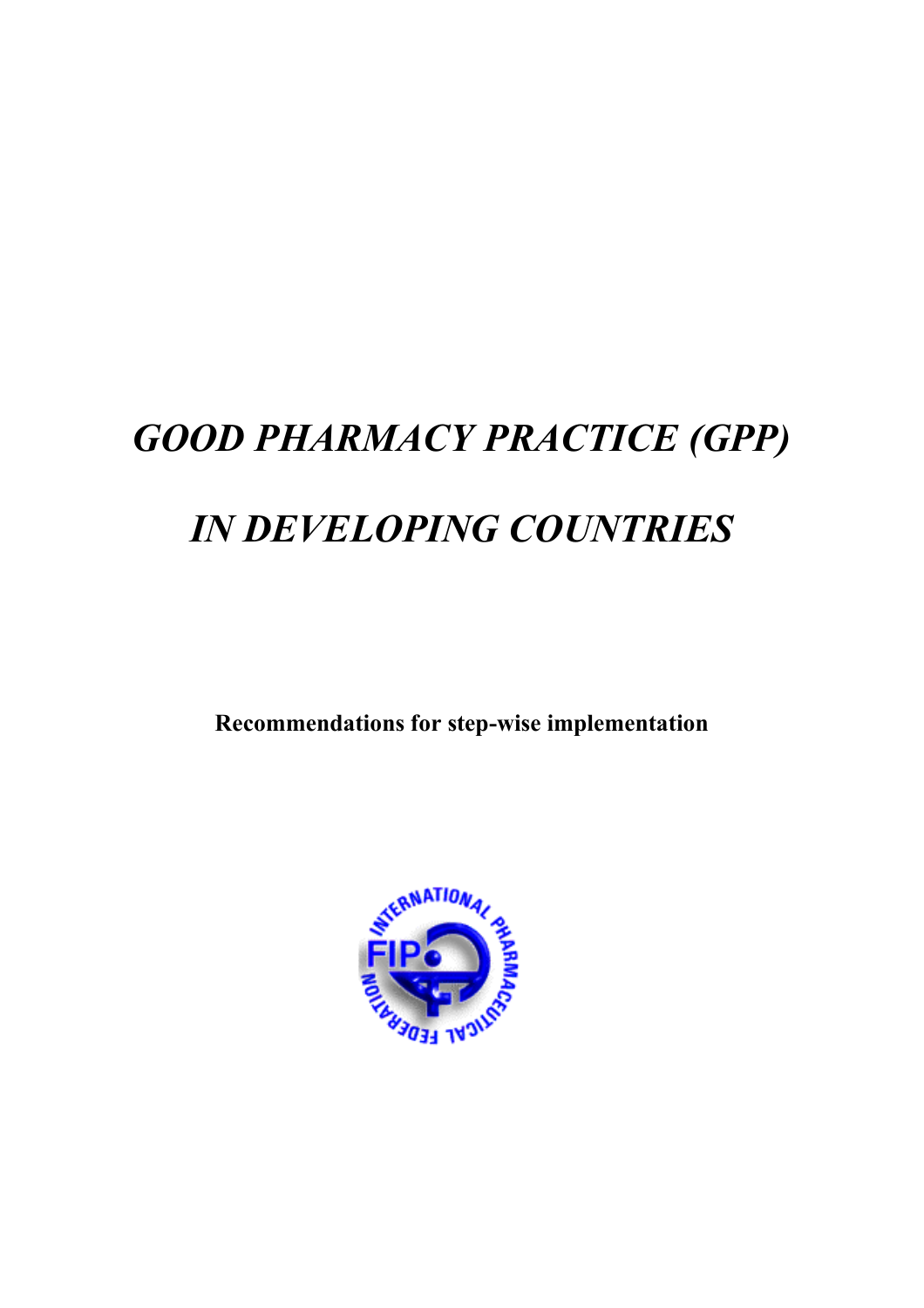# **FOREWORD**

Conscious of the need to help developing countries achieve good pharmacy practice, the FIP Community Pharmacy Section Executive Committee established a working group to produce guidelines in this area in 1992*.* This was chaired by Mike Rouse who, as the Committee's Developing Country Observer, first encouraged the establishment of the group. Work commenced with a survey of 67 developing countries, to establish a baseline of existing community pharmacy practice. The results of this survey provided detailed information about the standards prevailing in the selected countries, and reflected a high degree of variation, including countries where community practice as it is normally defined does not exist. The group then devised a simple set of recommendations, with the intention of helping pharmacists in developing countries to achieve GPP.

The ensuing report was presented at the FIP Congress in The Hague (September 1998) when the recommendations were accepted, having been endorsed by the Executive Committee of the Community Pharmacy Section. This completed the task of the working group.

These guidelines are intended for pharmacists and others in developing countries. It is hoped that the recommendations can be used where necessary to form the basis of negotiations with governments, regulatory bodies and health care systems to ensure the optimum use of available pharmacists, to the benefit of the general population of the country concerned. More extensive guidelines may be found in the FIP document "Good Pharmacy Practice in Community and Hospital Settings" and other references.

Thanks are due to Mike Rouse for initiating the work, Elaine Harden (RPSGB) for producing the final report and all the members of the working group for their patience and perseverance.

I am delighted to commend this report and its recommendations to you all in the hope that it will be found a useful tool for those wishing to achieve good pharmacy practice.

*Linda Stone Chairman of the Working Group on GPP in Developing Countries from 1997*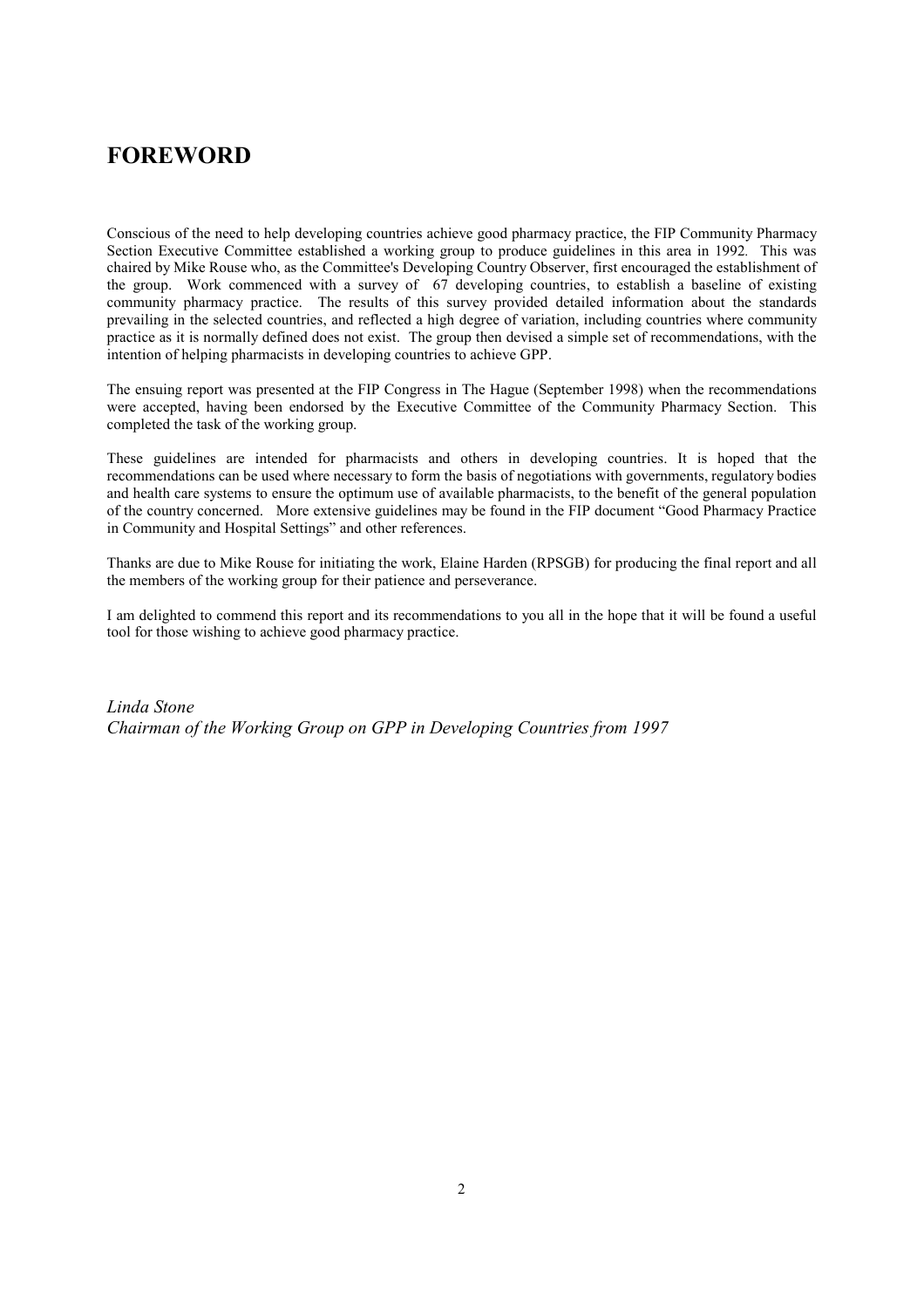# **BACKGROUND AND OBJECTIVES**

- 1. The Alma-Ata Declaration on Primary Health Care  $(1978)^{1}$  states that "...health is a fundamental human right and that the attainment of the highest possible level of health is a most important world-wide social goal". In addressing the main health problems in the community, Primary Health Care (PHC) must "provide promotive, preventive, curative and rehabilitative services". The Declaration states that PHC includes at least " ... prevention and control of locally endemic diseases, appropriate treatment of common diseases and injuries and the provision of essential drugs". It recognises the role played by all health workers and the need for suitable training to enable these people to work as a health team to respond to the expressed needs of the community.
- 2. Clearly, an adequate pharmaceutical service, ideally provided by pharmacists, is a vital component of Primary Health Care. This is recognised by the World Health Organisation (WHO), and several subsequent publications of the WHO <sup>2,3,4</sup> emphasise the role of the pharmacist in the Health Care System. Standards are an important part in the measurement of quality of service and at the International Pharmaceutical Federation (FIP) Congress in Japan in 1993 the Tokyo Declaration on Good Pharmacy Practice (GPP) was adopted. FIP has drawn up guidelines which can be used as the basis for the setting of national standards for pharmacy practice. The GPP document has been subsequently reviewed by the WHO (primarily the Expert Committee on Specifications for Pharmaceutical Preparations) and it is anticipated that an agreed text on GPP could be included in the WHO Technical Report Series which would give the guidelines more formal status and ensure wider distribution.
- 3. It is recognised and accepted that conditions of pharmacy practice vary widely from country to country, but it is also possible that conditions of practice may vary between different sectors/areas within a country. For example, in developing countries there is likely to be a significant difference between the health services available in urban and rural areas. In many cases this difference is due to the fact that the number of pharmacists is less than desirable. The benefits that accrue from the direct supervision of the pharmacist in ensuring the quality of pharmaceutical products and services throughout the distribution chain cannot be realised in areas where there are insufficient numbers of pharmacists, or at least persons with formal pharmaceutical training. It has to be accepted that, for the foreseeable future, pharmacists will continue to be in short supply in developing countries. For this reason, there is a real need and role for trained support personnel, such as pharmacy technicians. In developed countries such personnel would probably work only under the direct supervision of pharmacists. In developing countries, in most cases they will work alone, without any meaningful supervision. They may have duties and responsibilities which are inappropriate to their level of training.
- 4. Both FIP and WHO believe that national pharmaceutical associations in individual countries are best able to decide what can be achieved in terms of GPP and within what timescale. However, based on the results of a survey conducted by a Working Group established by the Executive Committee of the Community Pharmacy section of FIP, it is concluded that, in many developing countries, national associations are either non-existent or else too small to be in a position to carry out such an exercise. For this reason, the working group has decided to put forward some simple recommendations designed to be of assistance primarily to developing countries.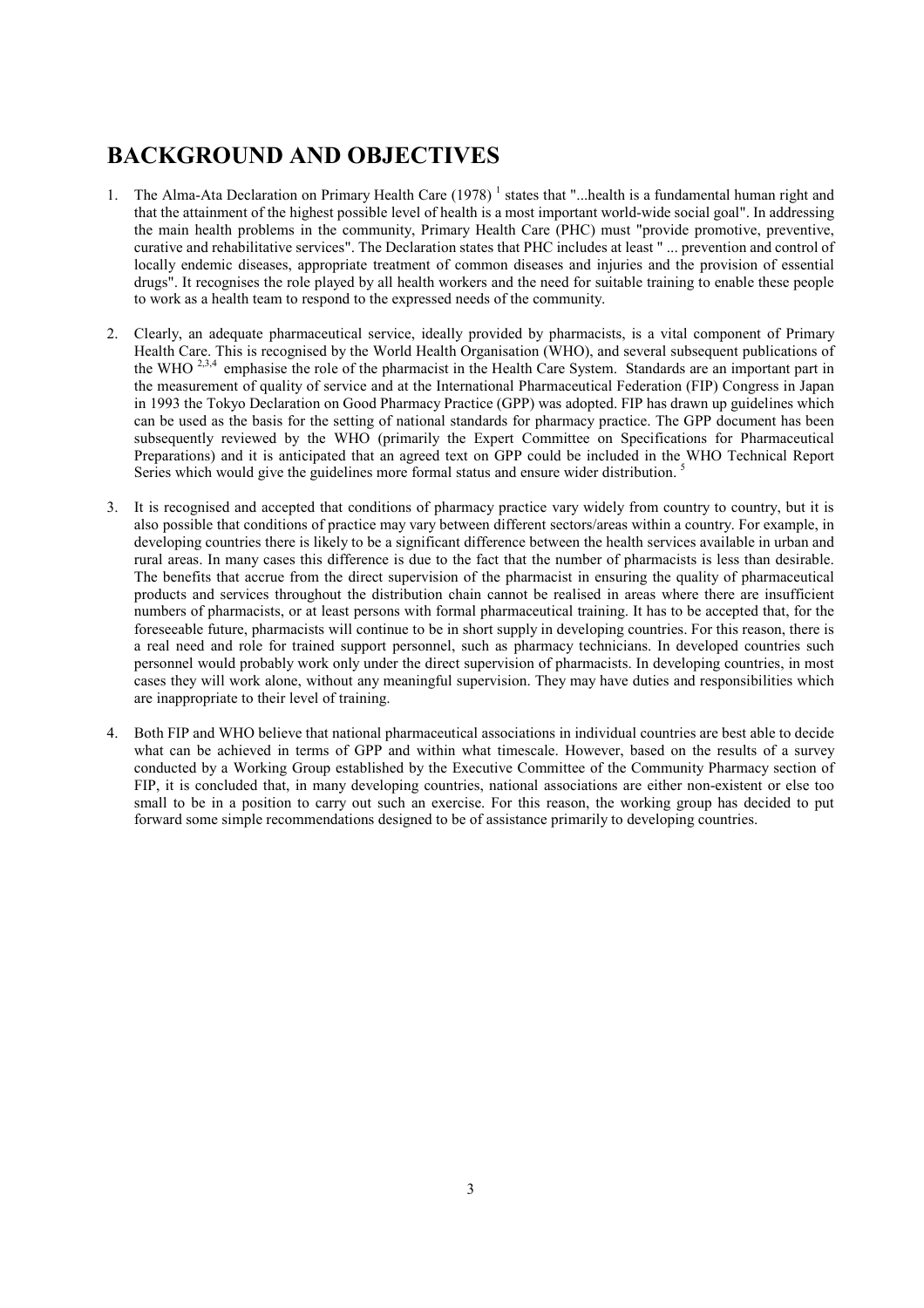# **DESIGN AND METHODOLOGY**

- 1. Recognising the differences in levels of practice, it is the feeling of the Working Group that its recommendations should follow a *step-wise* approach. Each person can identify the "step" (level) on which they are currently operating and work towards reaching the next step (level of practice), thereby continually improving the quality of pharmaceutical service offered to their community. This step-wise approach can be applied to a number of different components of pharmaceutical services. Particularly in developing countries, it was recognised that some of the areas of focus of the GPP Guidelines may not yet be relevant. It was, therefore, agreed that these recommendations would concentrate on those aspects perceived to be most applicable and relevant to developing countries at this point in time. Having gained some experience in implementing the principles of GPP, it is believed that countries would be able to progress into the other areas on their own.
- 2. By proposing a step-wise approach, it is also believed that more countries are likely to take-up the challenge, perceiving each step to be achievable. If an exercise is seen to be too difficult it is possible that it may not even be attempted. It must be accepted that implementing and achieving GPP is not an overnight process. To the contrary, it must be seen as an ongoing process.
- *3. The fundamental objective at all times must be the striving towards ever higher standards of practice, for the benefit of the patients and community being served, by achieving better outcomes as well as the development of the profession.*
- 4. At the same time, there needs to be an effort to educate the public, government and all health professionals about the services that can be offered by pharmacists and the benefits that can accrue from **full** use of their expertise and knowledge. This increased awareness should also serve to raise public expectations, resulting in a parallel driving force to raise standards of practice.
- 5. Every effort should be made to encourage the development of a formal National Drug Policy. A national drug policy helps countries meet the objectives of universal good health by ensuring equitable access to, and rational use of, safe and effective medicines of good quality.
- 6. However, the main driving force will have to come from pharmacists themselves. This may be difficult where their numbers are small. It will be pharmacists who will have to decide what is the highest level of service that can be provided, and achieving it will, and must be, a professional decision. The pharmacists will need to be committed to change and to using their influence to convince the authorities of the **need** for change. In many cases the government machinery within which they will have to work will be weak and there may need to be a major upheaval of the existing system.
- 7. In developing countries, it is recognised that pharmaceutically trained personnel will be involved largely in a distributive role. As the number of pharmaceutically trained personnel increases, more time should be available for other functions, notably the dissemination of information aimed at improving the whole medicine use process. For this reason no attempt has been made, in this document, to include "activities associated with influencing prescribing and medicine use", one of the 4 main elements of GPP.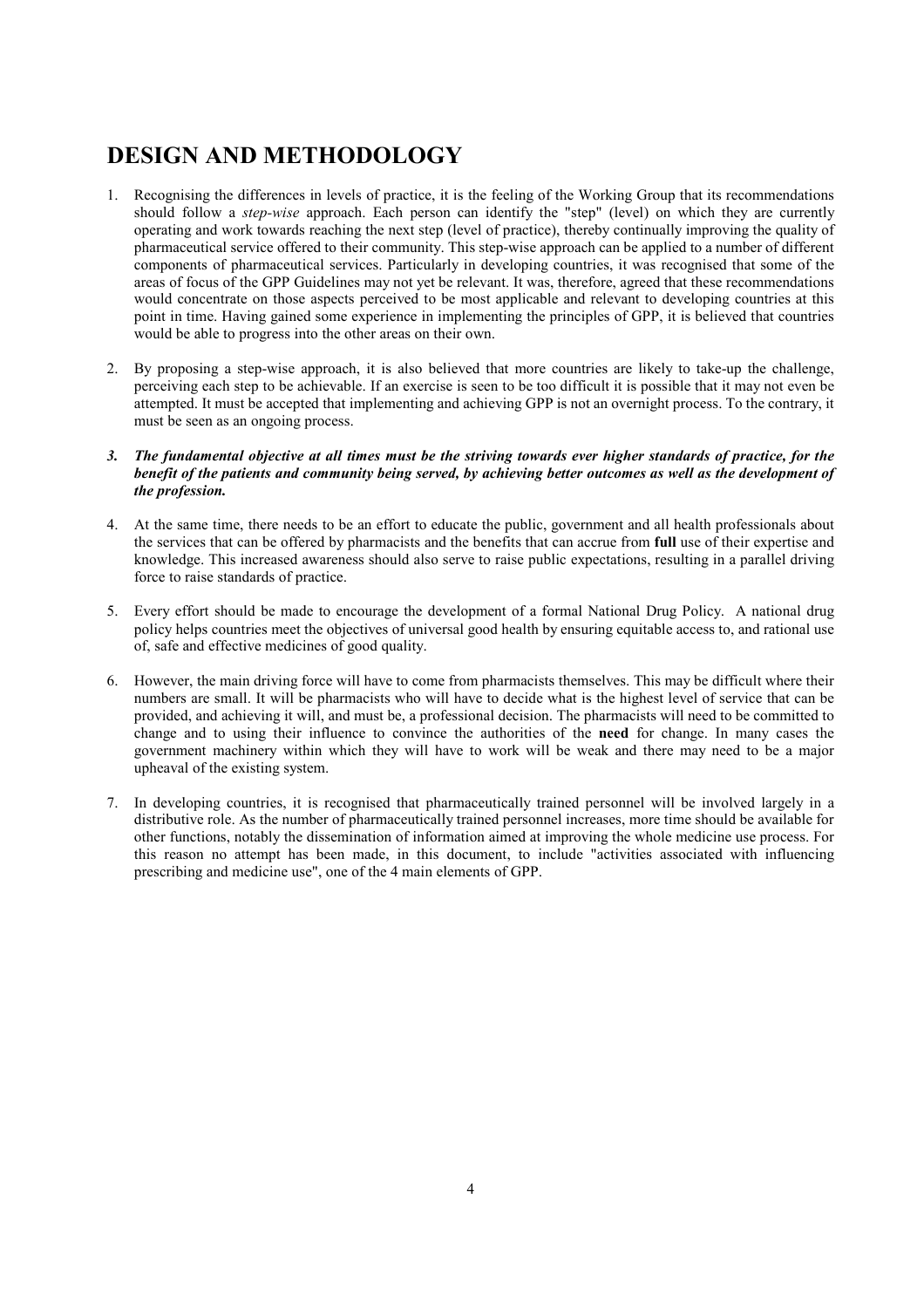## **RECOMMENDATIONS**

The 3 major areas on which this paper will focus are:

- 1. **PERSONNEL**
- 2. **TRAINING**
- 3. **STANDARDS**

## 4. **LEGISLATION & NATIONAL DRUG POLICY**

#### **1. PERSONNEL**

*Aim: all people have access to a qualified pharmacist* 

#### **Access to pharmaceutical personnel**

- 1.1. In developing countries it is accepted that at present, and for some time to come in most cases, due to insufficient numbers of pharmacists, it is not possible for people in all areas to have direct access to a pharmacist. The level of pharmaceutical service that can be offered will, therefore, largely be determined by location.
- 1.2. However, the underlying principle that has to be adopted is that all people should have access to an adequate pharmaceutical service.
- 1.3. In many cases it is perceived that the level of responsibility placed on health workers is disproportionate to the training that they have received. The working group recommends that **all** community health care workers are given at least a basic training appropriate to the level of pharmaceutical service they are required to render. It is assumed that at the primary health care level, the medicines will be relatively simple and few in number. The community health care workers need to be given basic training in how these medicines must be used to ensure that patients are given medicines which are appropriate for the condition/problem being treated, along with accurate instructions.
- 1.4. As one progresses upwards to the next higher level of health institution, it would be assumed and recommended that a worker with a greater level of training/specialisation would be available. In the step-wise approach, this would be represented as follows:
- 1.5. All people should have:
	- *STEP 1* Access to a community health care worker with appropriate pharmaceutical training
	- *STEP 2* Access to a person trained to a higher level than a community health care worker
	- *STEP 3* Access to a qualified pharmacy technician with appropriate training
	- *STEP 4* Access to a qualified pharmacy technician working under the direct supervision of a pharmacist
	- *STEP 5* Direct access to a pharmacist
- 1.6. In the first instance this may represent simply a move up through the levels within the health delivery service, but the recommendation is that each location offering a particular level of service should attempt to progress to the next higher level of service.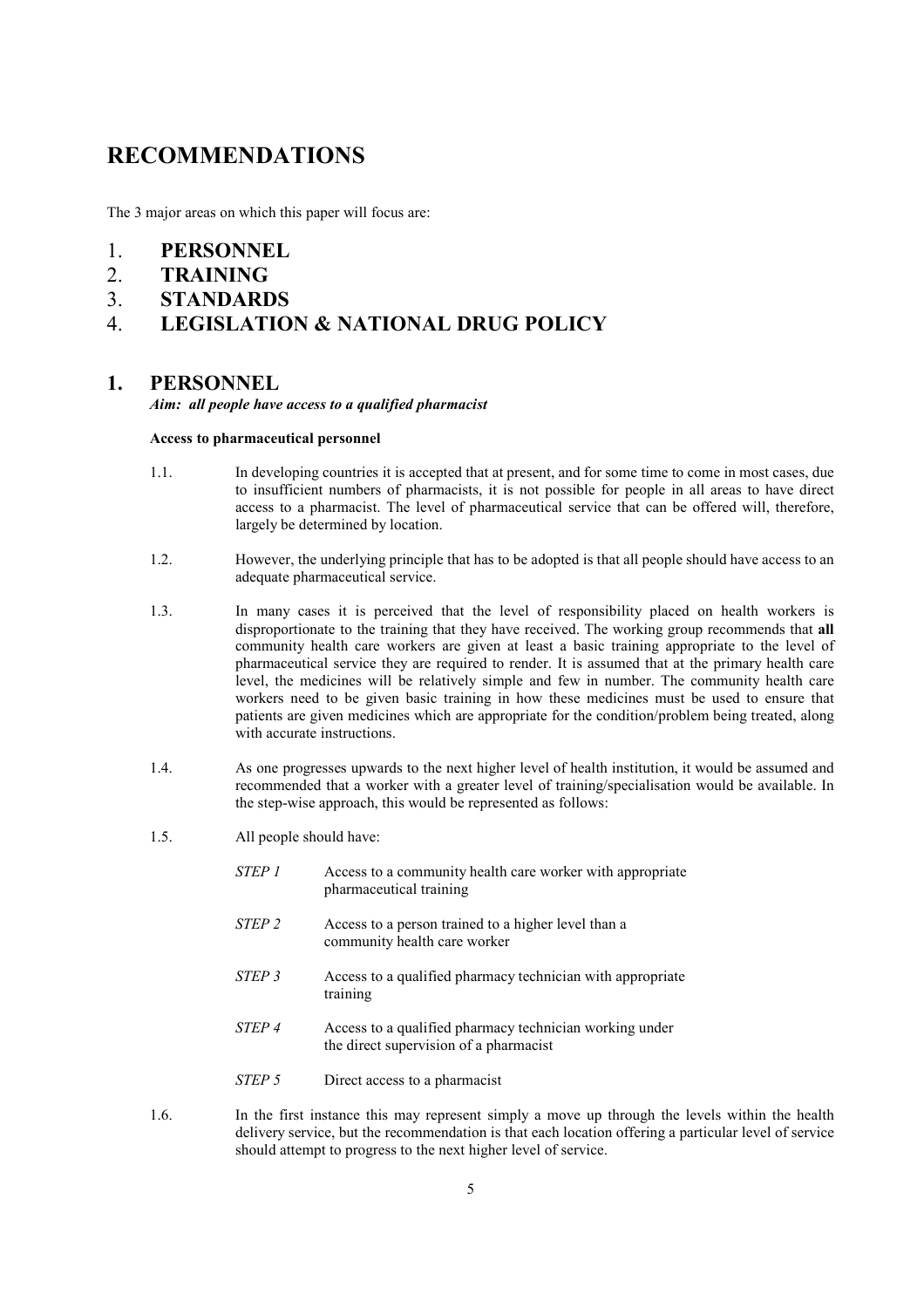1.7. Governments need to be convinced of the need for, and value of, a quality pharmaceutical service before they will make a commitment to allocating resources to the training of more pharmaceutical personnel, and doing so at a higher level. It has to be borne in mind that health authorities in many developing countries may be training and deploying community health care workers trained in a number of health disciplines, namely nursing, "pharmacy", laboratory technology, public health, etc. It is essential that, if this category of health care worker is perceived to be the solution where resources and/or manpower are limited, they receive training appropriate to the level of pharmaceutical service they are expected to deliver.

### **2. TRAINING**

#### *Aim: for the country to be self-sufficient in training pharmacy personnel*

- 2.1. The requirement is to increase the number of pharmaceutically trained personnel, ultimately pharmacists, as well as to continuously extend and improve the level of training, knowledge and expertise of all pharmaceutical personnel. At each level the training must be appropriate to the level of service provided and medicines used. For the community health care worker, this should include a basic knowledge of the use and safe dosage of the medicine supplied within a limited specified range.
- 2.2. It is recognised that in many smaller countries, it may not be cost effective to train pharmacists within the country. In such cases, resources must be made available to enable pharmacists to be trained elsewhere. Depending on the availability of suitably qualified/experienced personnel to carry out the training, training of technicians and CHC workers may or may not be possible "in country". In cases where this is not possible, it should be feasible to bring in outside trainers, possibly under inter-government aid programmes.
- 2.3. Standards and curricula must be established for each level of training to ensure consistency and appropriateness. In time, these standards can be raised to improve the competency and knowledge base of all levels of pharmaceutical workers.
- 2.4. Protocols should be drawn up for the different services performed as well as medicine use protocols, e.g. Zimbabwe's EDLIZ (Essential Drug List) Treatment Guidelines developed with the assistance of WHO under the Essential Drug Action Programme.
- *2.5. STEP 1* Train local community health care workers with appropriate pharmaceutical input
	- *STEP 2* Train workers to a higher level with appropriate pharmaceutical input
	- *STEP 3* Train pharmacy technicians
	- *STEP 4* Educate pharmacists to graduate level or provide access to education elsewhere
	- *STEP 5* Provide access to continuing education and continuing professional development for pharmacists and pharmacy technicians
		- *Note: Step 1 workers deal with a very limited range of conditions and medicines. Step 2 workers deal with a broader range of conditions in greater depth.*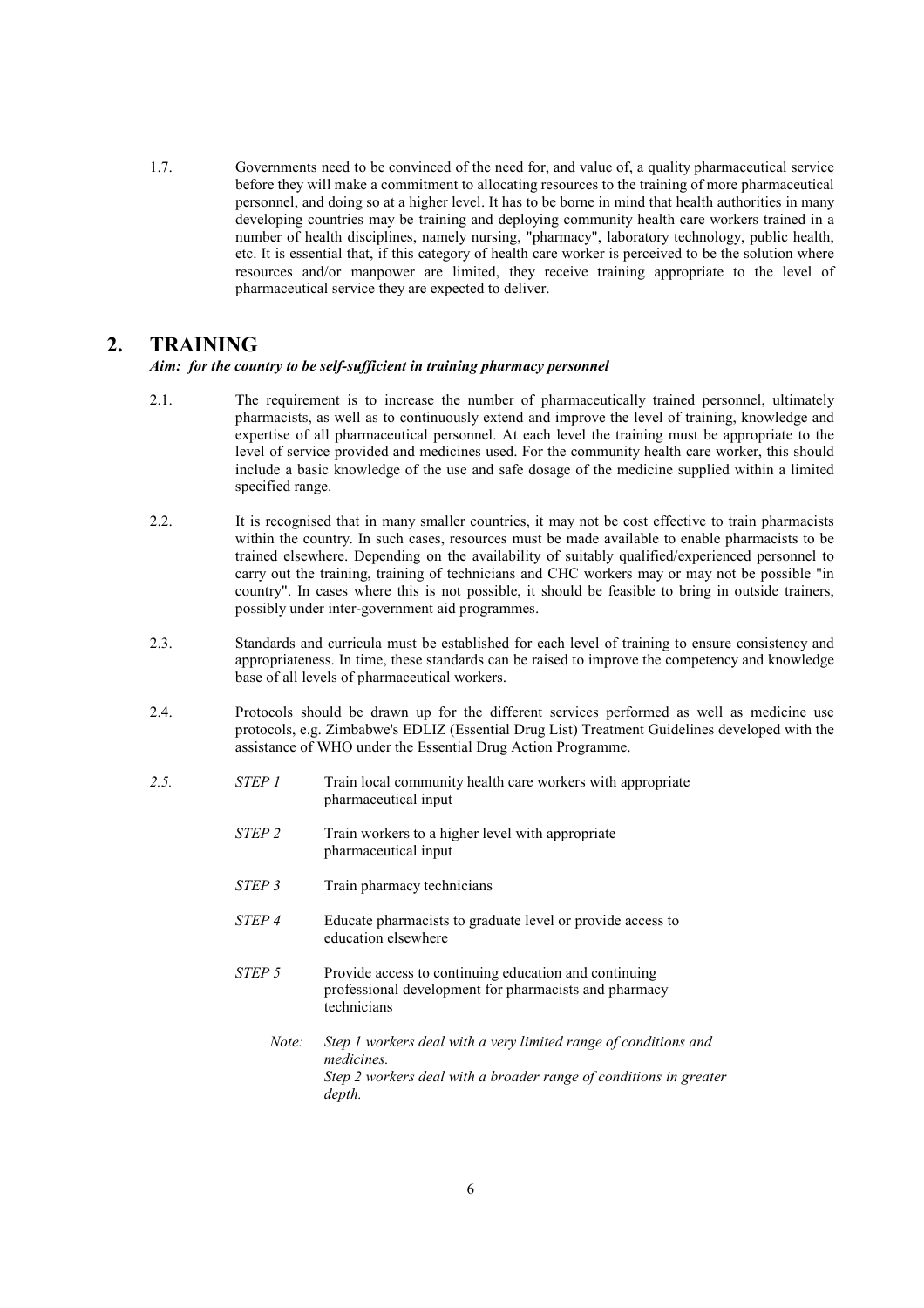## **3. STANDARDS**

It is recognised that in most developing countries, pharmaceutical services are virtually exclusively carried out from the institutions or premises at which the worker is based. No attempt has, therefore, been made to include domiciliary services.

#### **3.1. Premises**

#### *Aim: that there should be adequate premises from which to provide services*

Pharmaceutical services and products should be provided from an area which is **separate** from other activities/services and products. The aim is to guarantee the integrity and quality of the product and minimise the risk of dispensing errors. The requisites here (not ranked in order) are:

- Clean, tidy and hygienic conditions
- Adequate space
- Appropriate conditions for storage, re-packing, dispensing and distribution of medicines, including security
- Adequate light
- Protection from exposure to excessive light and heat refrigeration if required
- Availability of equipment appropriate to the tasks carried out (dispensing/compounding/ manufacturing)
- Access to basic reference texts
- Direct access to the public for instruction, counselling, etc.

If a clearly defined, separate area for the provision of pharmaceutical services is not available, this should be the first objective. Thereafter, the premises can be upgraded allowing for clearer separation of different activities e.g. dispensing, manufacturing, storage.

- *STEP 1* Secure, insulated container or area for storage
- *STEP 2* Secure area within a health facility specifically designed for medicines
- *STEP 3* Area or room with facilities for storage and supply
- *STEP 4* Clearly defined, self-contained area or facility i.e. community pharmacy or pharmacy department in hospital

Premises must improve commensurate with the level of service provided and personnel involved, e.g. need for running water, benches, light, refrigeration etc. The level of training of personnel will vary at each step, e.g. service may be provided by an itinerant pharmacist or a community health care worker may be based in a self-contained facility.

#### **3.2. Dispensing**

#### *Aim: to ensure that the right patient receives the appropriate medicine in the correct dose and form*

The requisites here (not ranked in order) are:

- The right patient gets the right medicine
- Possible interactions are avoided
- The quality and integrity of the medicine are maintained throughout the indicated shelf life
- Correct and clear instructions are given to the patient to ensure correct and safe use of the medicine, to the optimal benefit of the patient in line with the objective of the treatment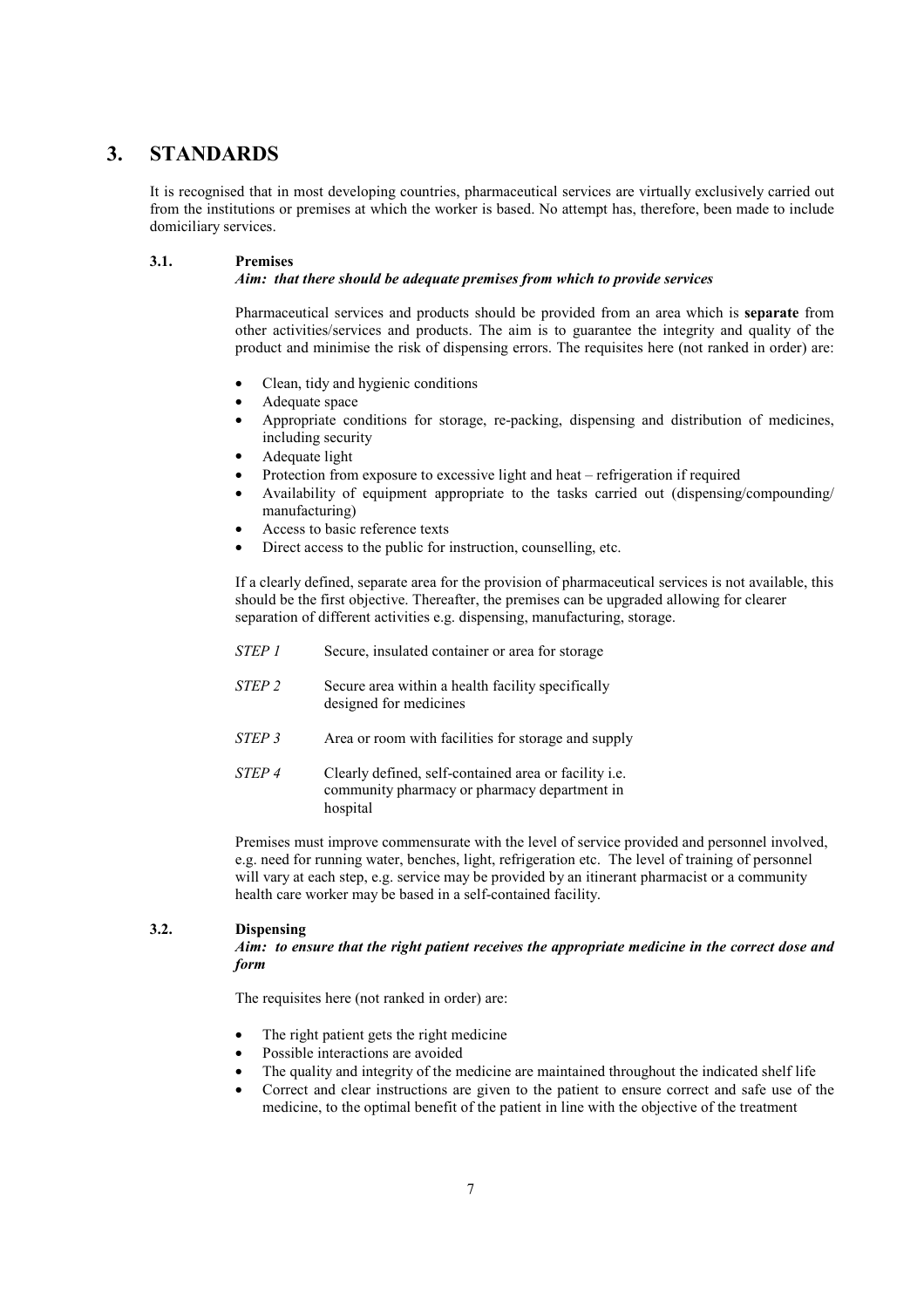• The patient is given, at the least, basic information regarding special instructions for use, warnings if applicable, possible adverse/side effects and action to take in the event of certain events occurring.

#### **3.3. Containers**

#### *Aim: to preserve the integrity of the product*

Tablets/capsules are dispensed in:

- *STEP 1* An air-tight plastic wallet (this is considered to be the minimum requirement)
- *STEP 2* An airtight, rigid container
- *STEP 3* An airtight, rigid container with a child resistant closure
- *STEP 4* The manufacturer's original pack

Liquid preparations should be dispensed in "pharmaceutical" bottles so as to distinguish them from non-pharmaceutical preparations - such as drinks/foods/consumer products

Poisonous products/products intended for external use should be packed in distinguishable bottles.

Recycled containers may be used if adequately cleaned internally and externally.

#### **3.4. Labelling**

The minimum requirements for a label (not ranked in order) are:

- Generic name  $&$  strength of medicine
- Dose, frequency  $&$  duration of course, if applicable
- Date of dispensing
- Name of patient
- Name/address of supplier
- Child safety warning

Every package should be marked in such a way that the potential danger to children is noted.

**3.5. Instructions to the patient**  *Aim: to ensure that the patient knows how and when to take/use the product* 

| <i>STEP 1</i>     | Instructions are verbal                                                  |
|-------------------|--------------------------------------------------------------------------|
| STEP <sub>2</sub> | Instructions are verbal $+$ hand-written and affixed to the<br>container |
| STEP <sub>3</sub> | Instructions are verbal + printed/typed and affixed to the<br>container  |
| STEP <sub>4</sub> | In addition to step 3, verbal counselling is given to the<br>patient     |
| STEP <sub>5</sub> | In addition to step 4, supplementary written information<br>is given     |
| STEP <sub>6</sub> | GPP is observed                                                          |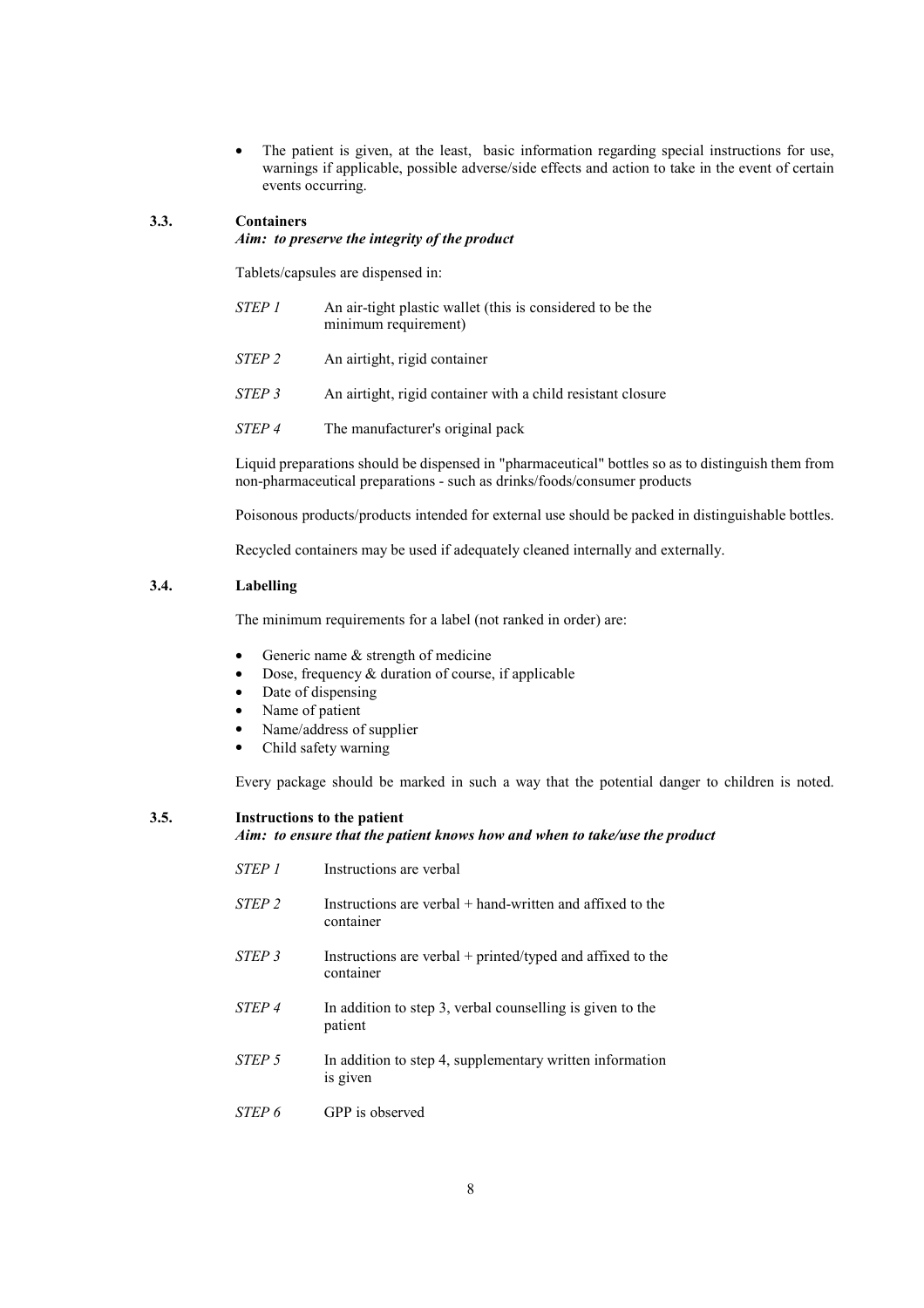#### **3.6. Records**

#### *Aim: to facilitate patient care and provide an audit trail*

- *STEP 1* A record of all medicines supplied should be kept detailing name of patient, name & strength of medicine, dosage, quantity supplied, date of dispensing
- *STEP 2* Individual patient medicine records should be maintained in a system, manual or computerised, which allows for easy retrieval of patient information

#### **3.7. Health information, patient counselling & pharmaceutical care**   *Aim: to promote good health and prevent ill health*

All personnel should be trained and equipped in terms of literature and support material to give advice on general health matters as well as more specific information and services relating to medicines supplied by them.

In terms of the provision of this service the steps would be as follows:

- *STEP 1* Provide health promotion literature and support materials on general health
- *STEP 2* Provide or identify an area suitable for the delivery of basic information, counselling and pharmaceutical care
- *STEP 3* Provide a separate, confidential room or facility for the above activities

#### **3.8. Self-medication**

Where pharmacists or other pharmaceutically qualified personnel are involved in self medication and response to symptoms, protocols should be devised to ensure that the advice is accurate and appropriate.

#### **3.9. Products**

Legal mechanisms must be in place to ensure quality, safety and efficacy of medicines. The Working Group feels that there is a role for the WHO and FIP here in terms of guidelines which could be drawn up for countries who do not yet have adequate regulatory mechanisms in place. *(e.g. WHO Guidelines for Drug Donations (May 1996); WHO Certification Scheme for Manufacturers; WHO Certification Scheme on the Quality of Pharmaceutical Products Moving in International Commerce; FIP Guidelines for Drug Procurement.)* 

## **4. LEGISLATION & NATIONAL DRUG POLICY**

#### **4.1. Legislation**

#### *Aim: to establish a national GPP policy that can be adequately enforced.*

This is regarded as a fundamental prerequisite for GPP. Not only must it be in place, but it must be adequately enforced.

#### STEP 1 Enact legislation to control:

- requirements for premises from which medicines are dispensed, distributed or manufactured
	- categories for distribution/supply
		- labelling of medicines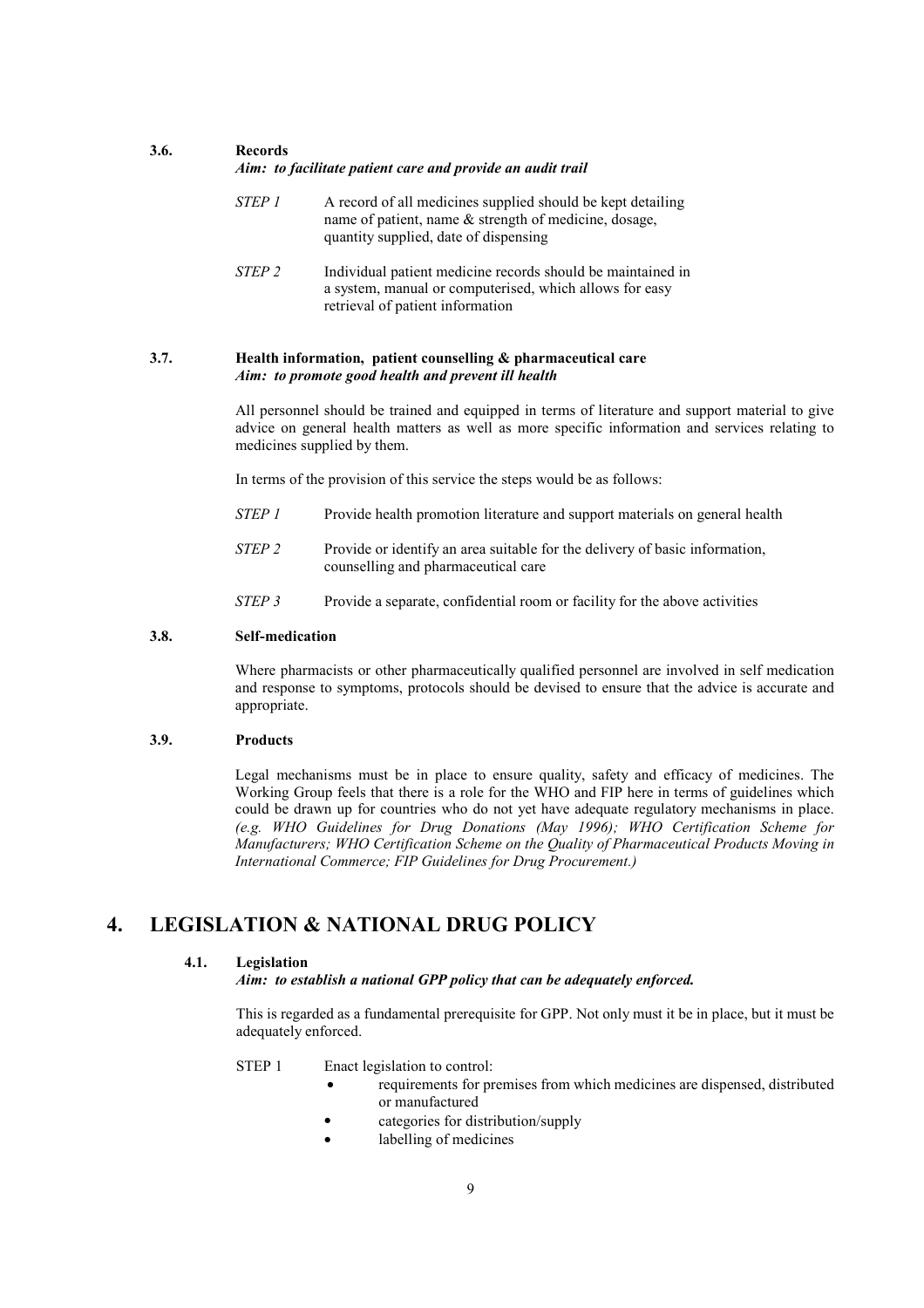- control & ownership of pharmacies
- registration & control of pharmacists and pharmacy personnel
- import and export of medicines

 This legislation must be practical and enforceable. *(WHO has draft legislation designed to assist countries without adequate legislation in this area.)*

- *STEP 2* Establish an autonomous body/bodies to control all aspects of medicine registration, distribution, personnel, etc. *STEP 3* Access to facilities for quality assurance of medicines must
- be available.

#### **4.2. National Drug Policy**

#### *Aim: to ensure equitable access to safe and effective drugs of good quality by establishing a National Drug Policy*

The distribution of all medicines must come under the control and supervision of pharmaceutically trained persons, ideally pharmacists. Wherever possible, this supervision should be direct. However, indirect supervision will be required in areas where there are no pharmacists. As the number of pharmacists increases, the degree and quality of supervision will improve and become more meaningful/beneficial.

Pharmacists must be involved in all policy decisions that affect the distribution and use of medicines and related products.

- *STEP 1* Establish a National Drug Policy based upon WHO guidelines
- *STEP 2* Create a suitable Essential Drugs List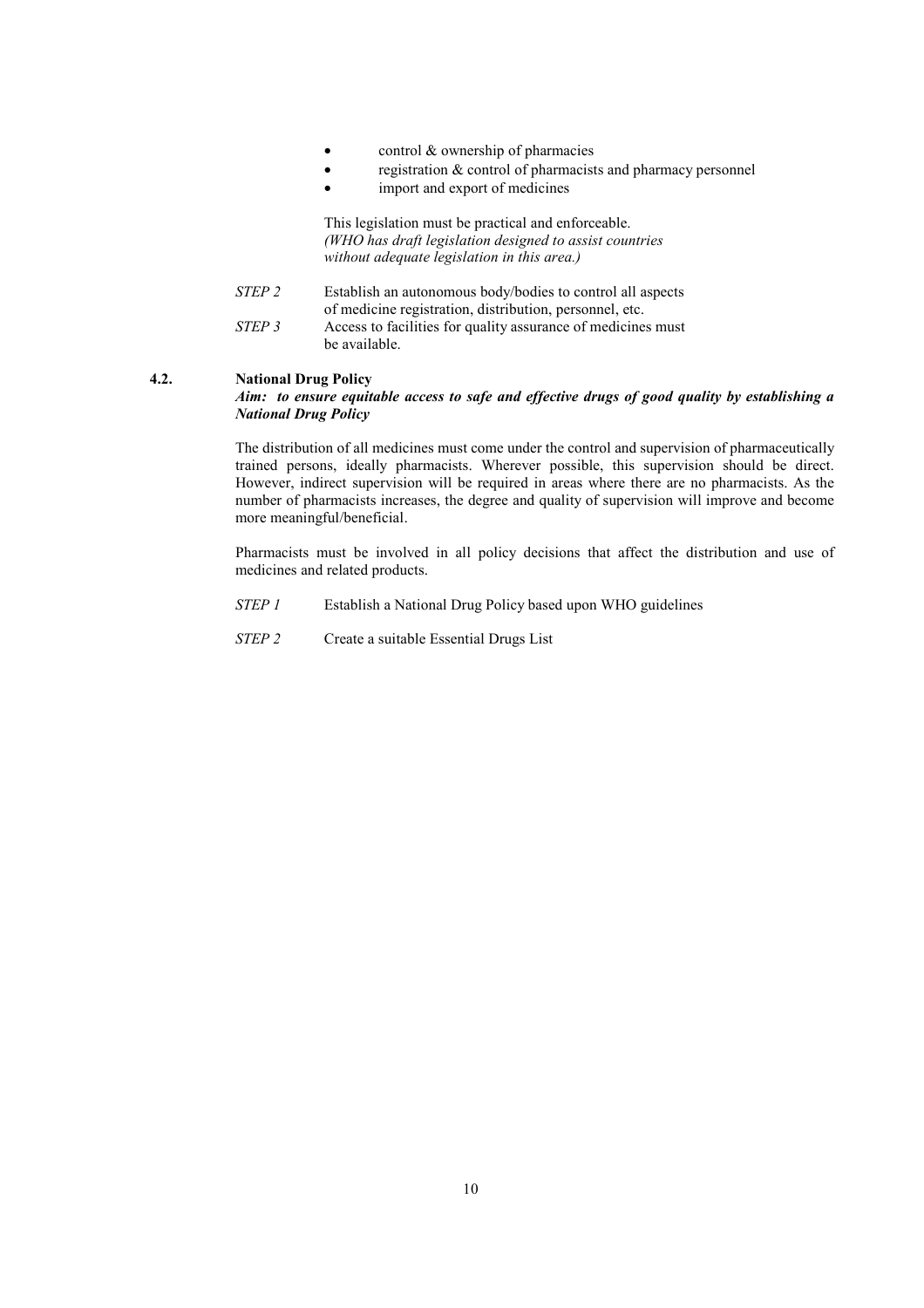#### References:

- 1 Primary Health Care Report of the International Conference on Primary Health Care, Alma-Ata, USSR 1978
- 2 The Role of the Pharmacist in the Health Care System Report of a WHO Consultative Group, New Delhi, India 1993
- 3 Role of the Pharmacist in Support of the WHO Revised Drug Strategy, 47th World Health Assembly, 1994
- 4 Revised Drug Strategy, 49th World Health Assembly, 1996
- 5 Good Pharmacy Practice in Community and Hospital Settings, WHO 1997
- 6 Good Practice in Donations of Medicines, FIP 1997
- 7 WHO Guidelines for Drug Donations, 1996

#### Appendices:

| Definitions |
|-------------|
|             |

- 2 FIP GPP Document
- 3 RPSGB document on standards
- 4 Membership of Working Group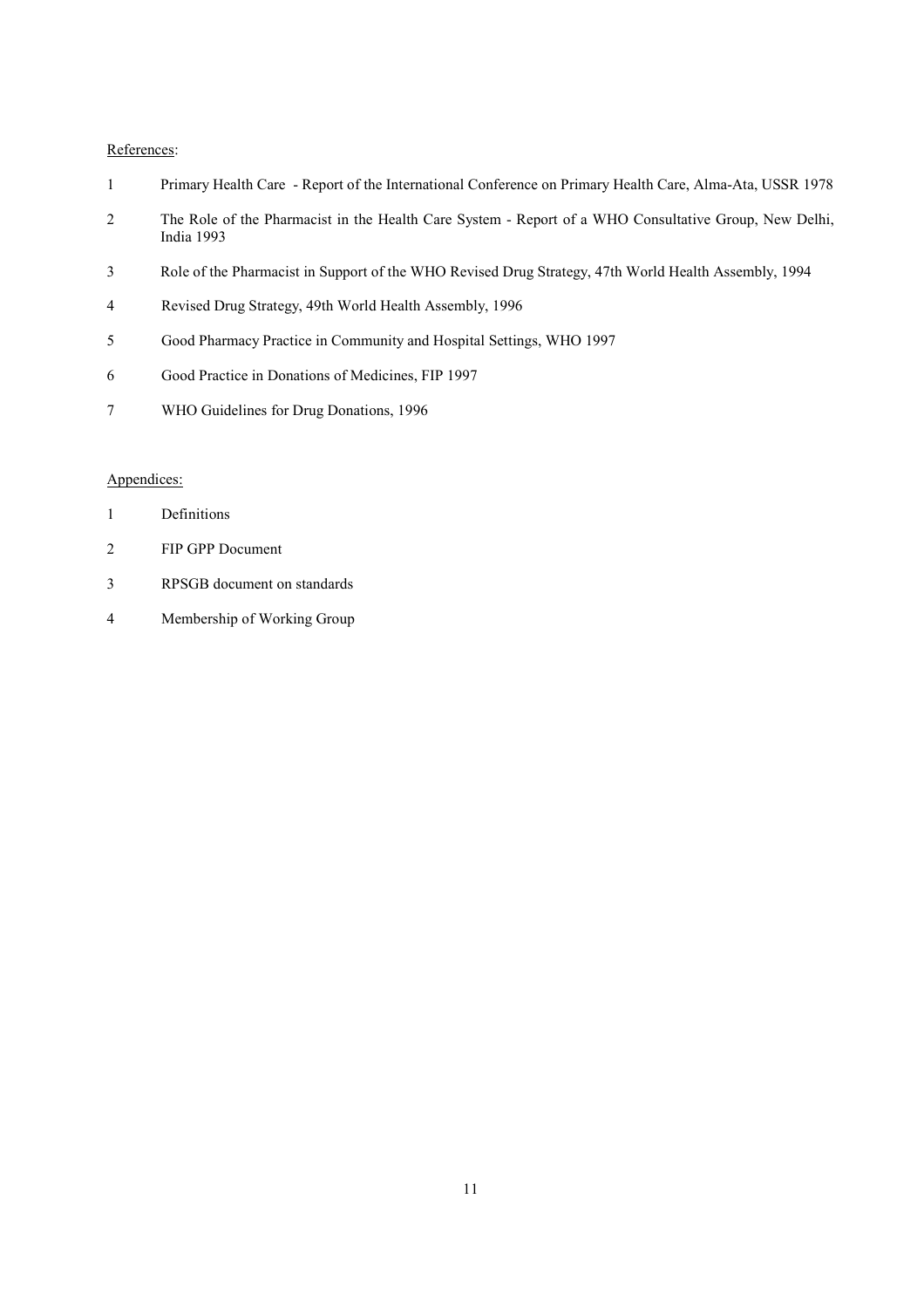## **APPENDIX 1**

#### **Definitions**

**Community Pharmacy** - *The area of pharmacy practice in which medicines and other related products are sold or provided directly to the public from a retail (or other commercial) outlet designed primarily for the purpose of providing medicines. The sale or provision of the medicine may be either on the order or prescription of a doctor (or other health care worker), or "over the counter" (OTC).*

**Pharmacist** - *A person with a formal higher qualification such as a three-year (minimum) university degree or diploma in pharmacy*.

**Qualified Pharmacy Technician/Dispensary Assistant** - *A person with formal dispensing training (at a lower level than a pharmacist) involved in the dispensing of medicines. (The training, or at least a part of it, would have taken place at a recognised training institution and a certificate or licence would have been issued.)* 

**Unqualified Pharmacy Technician/Dispensary Assistant** - *A person who is involved in the dispensing of medicine, but who has only received "on the job" or "in house" training.* 

**Community Health Care Worker** - *A person who is trained to provide simple, low level health care commensurate with the level of training.*